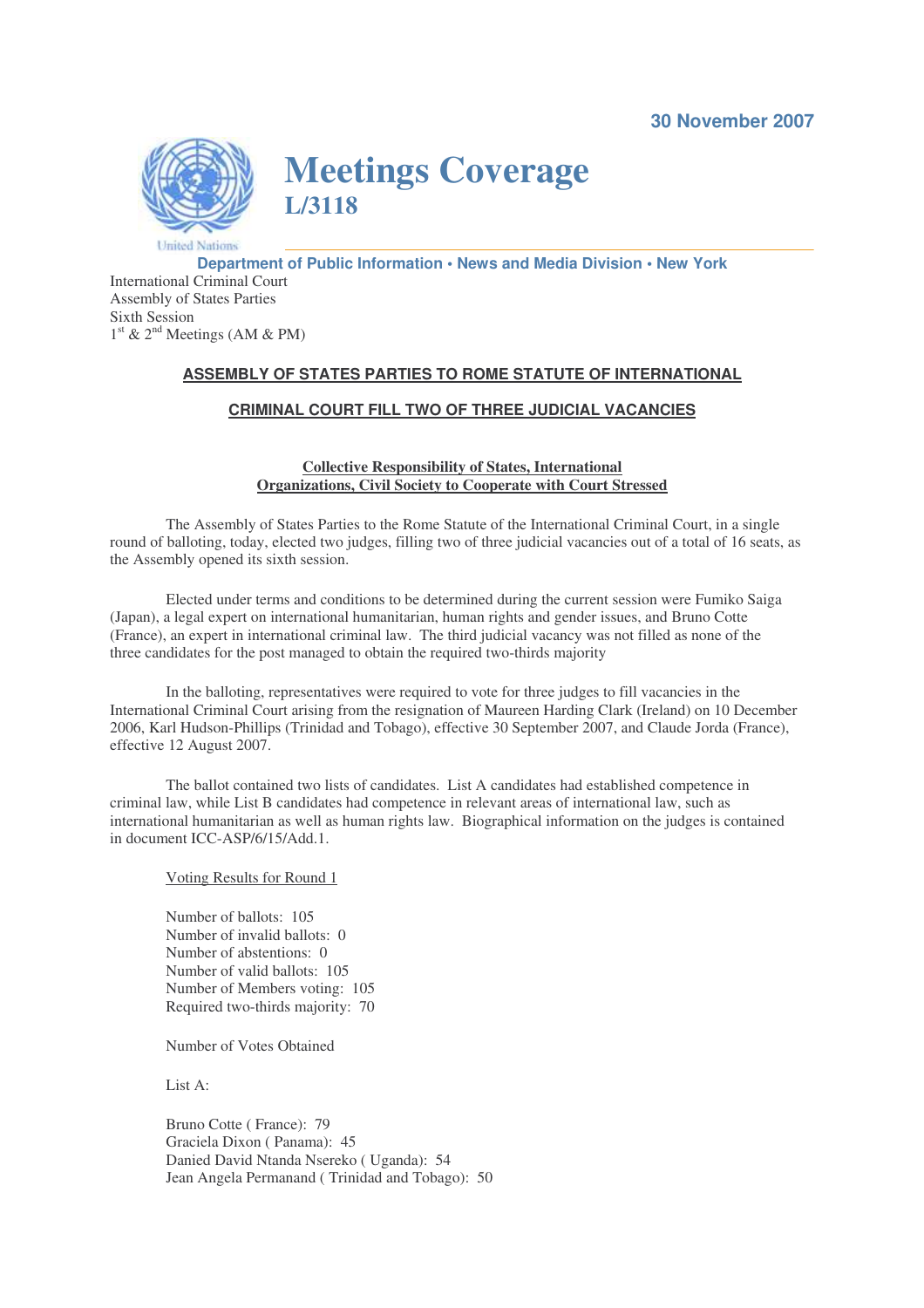List B:

Fumiko Saiga ( Japan): 82

open.

Therefore, Fumiko Saiga and Bruno Cotte were elected by two-thirds majority, leaving one post still

Voting Results for Round 2

Number of ballots: 105 Number of invalid ballots: 1 Number of abstentions: 0 Number of valid ballots: 104 Number of Members voting: 104 Required two-thirds majority: 69

Number of Votes Obtained

List A:

Graciela Dixon ( Panama): 25 Danied David Ntanda Nsereko ( Uganda): 53 Jean Angela Permanand ( Trinidad and Tobago): 26

In opening remarks, Assembly President Bruno Stagno Ugarte recalled that the Assembly was the custodian of one of the most incredible creations of humankind, an international criminal court unlike any other in history. Its uniqueness was based on the promise of its universality; its standing as a permanent and independent institution; its complementarity, neutrality and impartiality; and its provisions for the participation and reparation of victims. Since the Rome Statute entered into force on 1 July 2002, the Court had become the established reference in the fight against impunity for the most egregious crimes. As of 1 October, the Court had the support of 105 States parties and six more States had become party to the Agreement on the Court's Privileges and Immunities in the last year.

The Assembly then adopted its agenda for the next two weeks and went over procedural matters such as rules governing States in arrears, observer status and non-party States. It was decided that four working groups would be established: the Special Working Group on the Crime of Aggression, chaired by Christian Wenaweser (Lichtenstein); the working group for the 2008 budget, chaired by Hans Magnusson ( Sweden); the permanent premises of the Court, chaired by Masud Husain ( Canada); and the Review Conference, chaired by Rolf Fife ( Norway). An omnibus resolution on matters such as arrears would be elaborated.

Turning to a report on the Court's activities, Philippe Kirsch, President of the International Criminal Court, spoke of significant progress in 2007 on investigations and proceedings in the Democratic Republic of the Congo, the Darfur region of the Sudan, Uganda and the Central African Republic.

He said the cases of two detained Congolese individuals, Thomas Lubanga Dyilo and Germain Katanga, were currently before the Court in pre-trial chambers with confirmed charges against Mr. Dyilo for conscripting, enlisting and using children under 15 years of age to participate in hostilities. His trial would begin in March 2008. Meanwhile, pre-trial proceedings were under way in the case of Mr. Katanga, whose warrant of arrest included three counts of crimes against humanity and six counts of war crimes involving murder; inhumane acts; sexual slavery; wilful killing; inhuman or cruel treatment; attacking civilians; pillaging; and using children under 15 years old to participate actively in hostilities. The hearing to confirm those charges would begin in February 2008.

He said warrants had also been issued for the arrest of Ahmad Harun and Ali Kushayb of the Sudan, both wanted for over 40 counts of crimes against humanity and war crimes relating to Darfur. Neither warrant, however, had been executed. In Uganda, meanwhile, the subject of an arrest warrant had been killed, rendering the warrant ineffective while four other warrants had yet to be executed.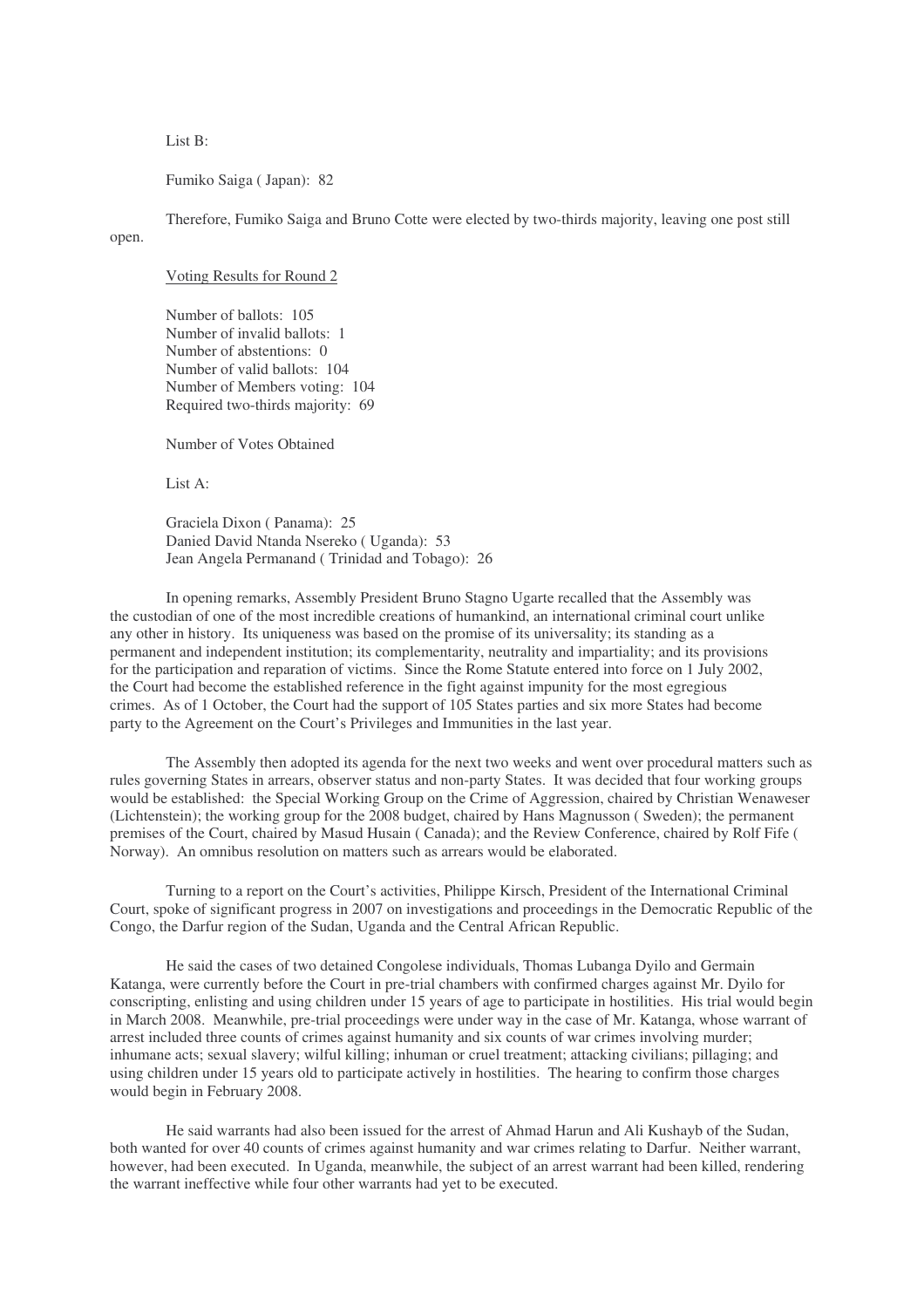In the Central African Republic, he said a field office had been opened in October following the Prosecutor's decision to investigate the situation in that country. That brought the number of field offices worldwide to five. A primary function of such offices was to undertake local outreach. So far, there were outreach teams in Uganda and the Democratic Republic of the Congo, while outreach workshops had been held in relation to Darfur, including mass outreach in refugee camps in Chad. Outreach had formed part of the Court's strategic plan in 2007; strategies had also been developed on victim's issues, human resources and inter-organ decision-making.

Mr. Kirsch stressed the collective responsibility of States, international organizations and civil society to cooperate with the Court, saying it was important for sustaining credibility and effectiveness, particularly in executing warrants, where a number of requests for cooperation were unfulfilled. "Without arrests, there could be no trials. Without trials, victims will again be denied justice. The potential deterrent effect of the Court will be reduced," he said, again stressing the legal obligation of States to comply with the Court's decisions under the Rome Statute and Security Council resolutions. Diplomatic and public support in both bilateral relations and multilateral forums was important, including General Assembly debates.

"Relative silence was observed in situations where public support for the Court and the need for justice would have been expected. That had sent the wrong messages to perpetrators and potential perpetrators of serious international crimes," he said. The Court required assistance in relocating and protecting victims and witnesses, as the number of persons seeking protection or being accepted into the Court's protection programme had increased dramatically. States were therefore invited to consider concluding agreements with the Court, or to consider ways to assist willing States to develop their domestic capacities to provide support to the Court.

He said the relationship between the Court and the United Nations had been strengthened after the two bodies concluded the Relationship Agreement. The Court had held regular exchanges with the European Union and would soon conclude a memorandum of understanding with the African Union. Civil society had also played a part in ensuring that the Court received the necessary cooperation from States.

The budget would be presented in more detail by the Court Registrar next week, he said, adding that there was concern about proposed cuts to the legal aid budget since adequate legal assistance was essential to the fairness of trials. Equally worrying were recommendations to cut the budget for interim premises -- the Court had achieved maximum occupancy and additional space was urgently needed.

Welcoming Japan and Chad as new States parties, he said the 105 States parties put the Court over the halfway point and closer to universality; an important achievement as the tenth anniversary of the Rome Statute approached. "On 17 July next year, the world will celebrate the tenth anniversary of the adoption of the Rome Statute," he said. "The needs of victims and of the international community remain as fundamental today as it was in Rome in 1998. Working together, we can ensure that the Court makes lasting and sustainable contributions to justice."

Court Prosecutor Luis Moreno-Ocampo ( Argentina) summarized developments and said his office would open new investigations next year in the Democratic Republic of the Congo and Darfur. Analyses of crimes on three continents would also be investigated, including a follow-up to his recent visit to Colombia.

In the Democratic Republic of the Congo, he said an investigation would begin in 2008 into acts of "shocking" brutality allegedly committed by regular and other forces. It would not be the last investigation in that country. In the Central African Republic, an investigation had begun in May into the most serious crimes committed during a "peak" of violence in 2002-2003. He would travel there in January. In northern Uganda, Joseph Kony had abducted children and turned them into soldiers and slaves. Enforcing arrest warrants was a priority. Victims had a right to both peace and justice. Also, assistance provided for humanitarian purposes must not be allowed to be diverted and it was up to the international community to monitor aid situations closely. Isolating Joseph Kony and other suspects was the only way to bring both peace and justice to his victims. Information concerning him was therefore being sought from the Ugandan Government.

Turning to the situation in Darfur, he said the Sudan must be pressured into surrendering the two indicted on charges, Ahmad Harun and Ali Kushayb. The entire international community of parties to the Court, the African Union, the League of Arab States, the United Nations and the European Union, must all call on the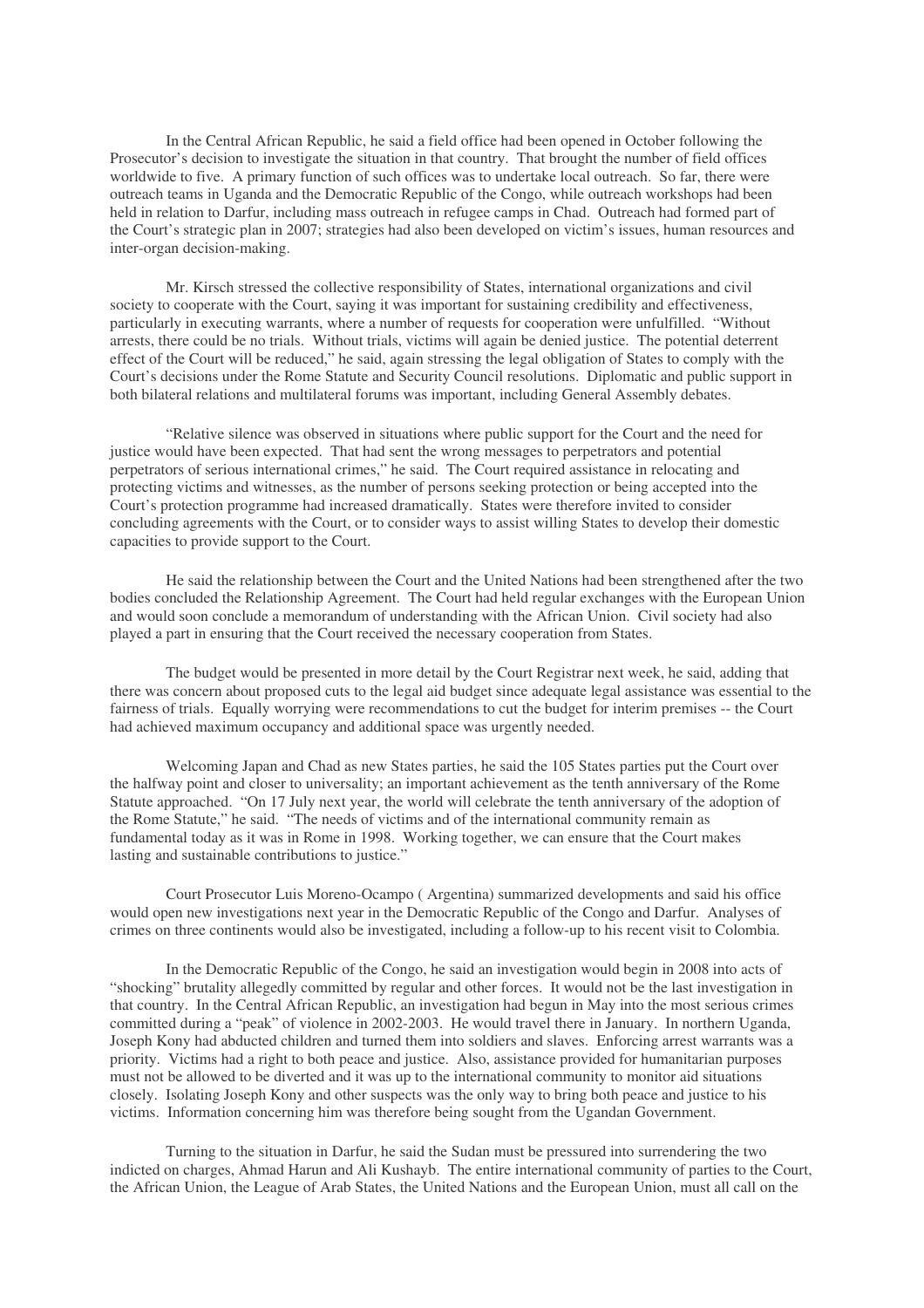Sudan to arrest and surrender those individuals. Neither the arrest warrants nor the Sudan's failure to comply with its obligations would go away and the Security Council would hear of the Sudan's non-compliance. The acts of violence were not random but were a campaign of systematic violence against displaced people and humanitarian workers. Two new investigations would begin in 2008 to determine who bore the greatest responsibility for the ongoing crimes.

Moving on to analysis work by his office, he said situations on three continents were being investigated. A delegation had met with victims, officials, and others in Colombia at the Government's invitation to see whether the Court would look into the matter. The new ambassador of Côte d'Ivoire to the United Nations should urge the country's Government to comply with the Court's request.

He said the institution created in Rome was more than a court. It was a global justice system that depended on the State and interaction under the principles of complementarity and cooperation. The former was more than just respect for national proceedings. It encompassed the responsibility to cooperate and share information. States had shown a positive response to complementarity with the Court providing it with assistance and information in line with a two track approach in which the security of witnesses was the limit; the Court did not provide information about witnesses if States could not protect them. Secondly, the Court brokered international support for the judiciary and law enforcement agencies in situation countries by working with the United Nations to galvanize support for capacitybuilding, particularly in the area of witness protection and arrest procedures which were often difficult since perpetrators were often enjoying the protection of armies or militias and at times were members of the Government.

That, however, could not change the content of the law, he said. Difficulties had to be addressed. One lesson learned from tribunals was that each situation was different and there was no single approach that would be used every time. While territorial States were primarily responsible for cooperating on arrests, the support of other States and organizations was also essential.

He said there were four ways in which States could facilitate the Court's apprehension of indicted persons. The first way was to provide constant support to reinforce the Court's decisions. Once judges had issued their ruling, States parties must systematically stress the need to implement those decisions. Support or lack thereof made a big difference to the Court carrying out its mandate. Second, the accused must be isolated within their own communities and not be allowed to receive assistance. Third, in the tracing of individuals, States could help the Court improve its tracking capabilities. Finally, States could help facilitate arrest operations.

Reviewing the policies, processes and practices of his office, the Prosecutor said standards were being developed for interaction with victims with an emphasis on outreach and reparation. A text on those regulations would be issued this year. Efficiency was being improved, particularly vis-à-vis victim protection. A lean and efficient operation was the aim and the Court must therefore be financially supported to implement its mandate. The Rome Statute was meant to protect citizens in situations were States could not. Lack of arrest could determine the Court's long-term impact. Now was the time to arrest the indicted.

The Assembly of States Parties then heard a report on the activities of the Board of Directors by André Laperrière, Director of the Secretariat of the Trust Fund for Victims on behalf of Board Chairperson Simone Veil. An oral report of the Bureau's activities was presented by Assembly President Ugarte. The Assembly took note of both.

In other business, the Assembly took note of an oral interim report of the Credentials Committee, presented by its Chair, Prince Zeid Ra'ad Zeid Al Hussein. He said the Committee considered 50 formal credentials from States parties and information from 55 States parties on the appointment of their representatives to the sixth session.

On the question of arrears, the Assembly endorsed the recommendation of the Committee on Budget and Finance to grant an exemption, on an exceptional basis, to the Democratic Republic of the Congo. It approved the requests of Bolivia, Malawi and Niger for exemption from the loss of voting rights.